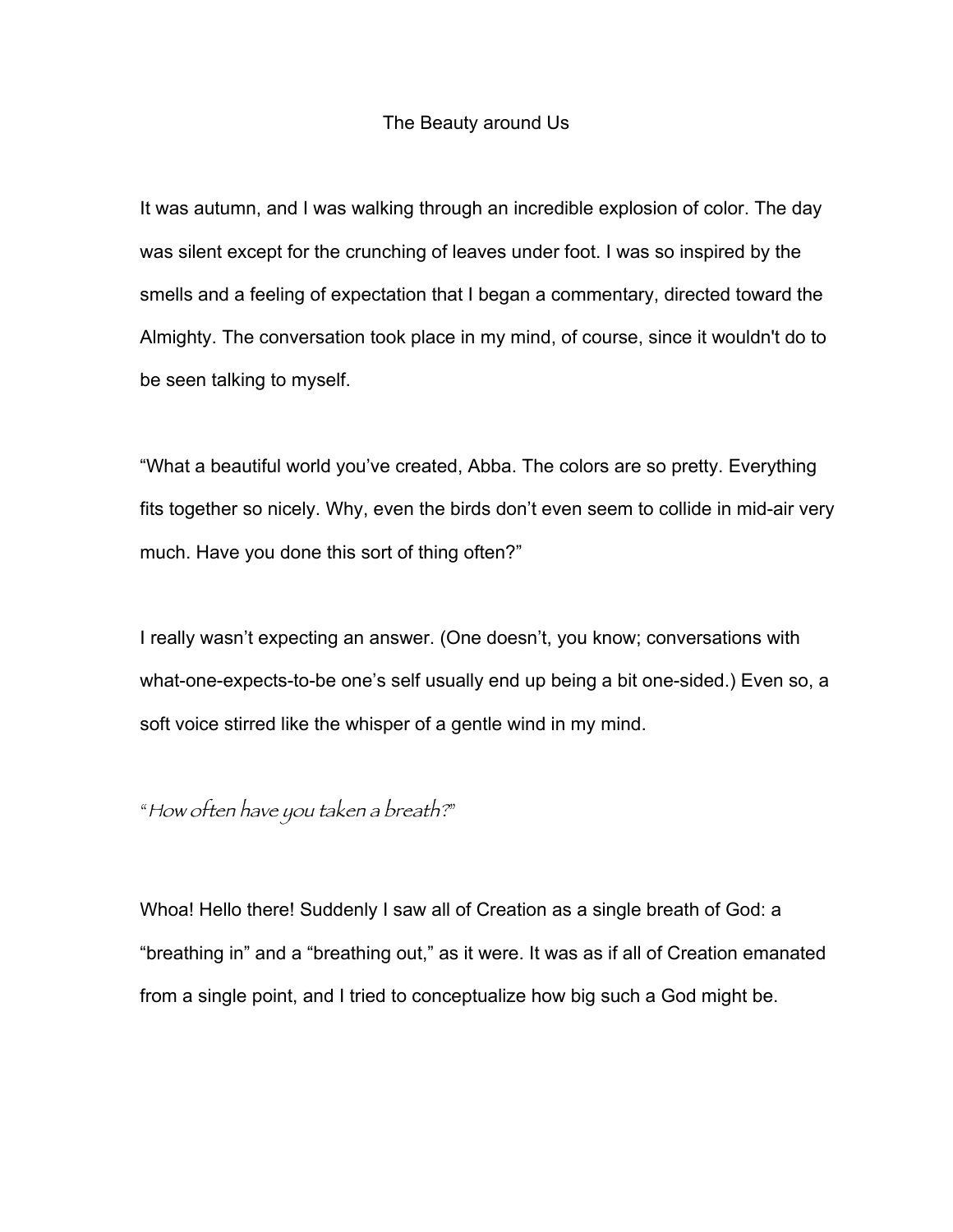Life can be so simple…until you try to share what you've heard or seen with someone else…and that person happens to register angry disbelief.

"Who do you think you are?! And…How do you know it was God you were talking to, anyway?!"

OooooKay. Let's try again…

I suppose I should have known better. No one likes a truly euphoric person. Rational, maybe. Euphoric? Hmmm.

So…one must try to explain things rationally: How did I know that it was God?

The answer is the same, whether you're trying to identify God…or a voice on the telephone. Seen or unseen, we are all recognized by the essence of our being, by who we *ARE*. Once we get to know someone, there is no mistaking that person for someone else. To recognize God is to get to know Him and to learn Who He is, too. Perhaps, that's why the writer of Philippians said,

"Whatever is true, whatever is honorable, whatever is right, whatever is pure, whatever is lovely, whatever is of good repute… think on these things"; [Ph. 4:8]